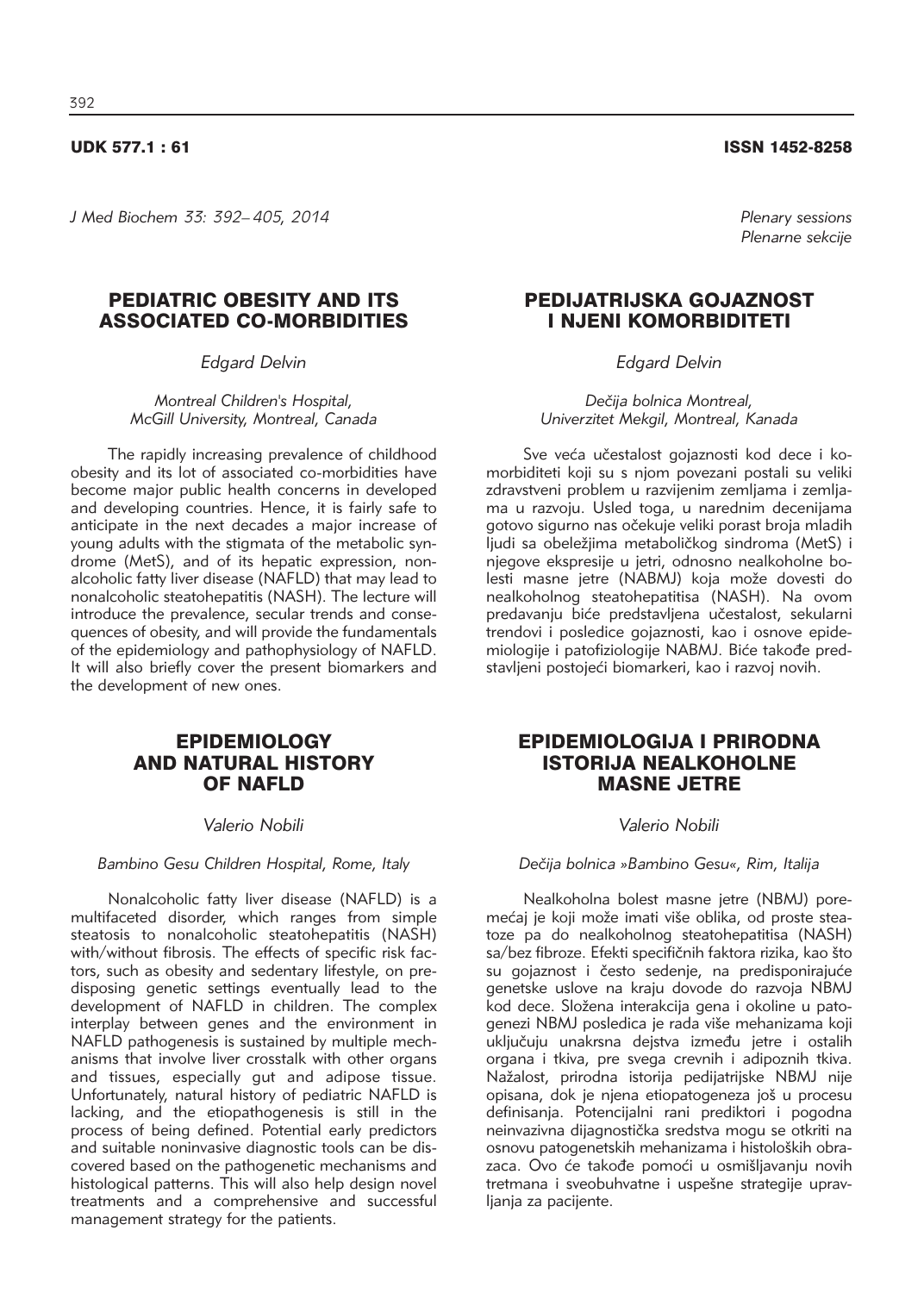### METABOLIC SETUP AND RISKS IN OBESE CHILDREN

*Mirjana Kocova*

#### *University Pediatric Clinic, Skopje, Republic of Macedonia*

Obesity is a growing problem around the world with an onset very early in childhood. It affects children of all ages, even infants and babies. Insulin resistance, on the other hand, is among the central events and influences metabolic and cardiovascular complications occurring in obese children. In addition, several hormones which regulate energy metabolism are secreted by adipose tissue, among which adiponectin and leptin are the main adipokines regulating insulin sensitivity. The aim of this study was to present the metabolic setup in obese children and different risks causing morbidity later in life. Several studies in obese children of different ages performed in the Republic of Macedonia are summarized. We have explored insulinemia in 78 obese and overweight children at the age of 13.5+4.1 years with a BMI > 85%. A relative with diabetes, obesity, hyperlipidemia and/or hypertension was detected in 53.6% of patients. BMI was higher in the pubertal group and significantly higher in girls. The only significant metabolic difference between the prepubertal and pubertal groups was the peak insulinemia: 87.361+59.3 U/mL versus 57.9+26.3 U/mL (p<0.01). Peak insulinemia is higher in the pubertal group suggesting that the risk for glucose intolerance rises during puberty. Glucose intolerance was found in 24% of the 158 obese children studied. Leptin level in the obese children was  $36.1+13.7$  ng/mL versus  $5.7+1.5$  in nonobese children ( $p < 0.05$ ). There was a significant correlation between the BMI and leptin (p<0.01). Adiponectin levels were 10.5+4.8 ng/mL (average) in obese children and 15.2+6.9 ng/mL in controls ( $p$ <0.05). There was a significant negative correlation of BMI with the adiponectin levels (p<0.05). Our study also confirmed that obese adolescents have a more atherogenic lipoprotein profile, associated with increased insulin resistance (IR). Adiponectin was inversely associated with atherogenic lipoproteins in adolescents, even after adjusting for obesity and IR. In an additional study we compared the values of insulin, adiponectin and leptin between prepubertal and pubertal obese children. We found that insulin resistance increases with age in obese children. Although leptin levels were similar in both groups, low adiponectin levels indicated much higher risk for insulin resistance and cardiovascular complications in older children with obesity. Therefore, therapeutic intervention in obese children should begin at a younger age.

# METABOLIČKI SKLOP I RIZICI KOD GOJAZNE DECE

*Mirjana Kocova*

#### *Univerzitetska pedijatrijska klinika, Skoplje, Republika Makedonija*

Gojaznost je rastući problem širom sveta, a javlja se vrlo rano u detinjstvu. Pogađa decu svih uzrasta, čak i novorođenčad i bebe. S druge strane, insulinska rezistencija spada u glavne događaje i utiče na metaboličke i kardiovaskularne komplikacije koje se javljaju kod gojazne dece. Pored toga, adipozno tkivo luči nekoliko hormona koji regulišu energetski metabolizam, između ostalih adiponektin i leptin, kao glavne adipokine koji regulišu osetljivost na insulin. Cilj ove studije bio je da predstavi metabolički sklop kod gojazne dece i različite rizike koji izazivaju morbiditet kasnije u životu. Ukratko je predstavljeno nekoliko studija na gojaznoj deci različitih uzrasta izvedenih u Republici Makedoniji. Istraživali smo insulinemiju kod 78 gojazne dece i dece s prekomernom težinom u uzrastu 13,5+4,1 godina sa indeksom telesne mase (ITM) > 85%. Povezanost sa dija betesom, gojaznošću, hiperlipidemijom i/ili hipertenzijom otkrivena je kod 53,6% pacijenata. ITM je bio viši u grupi pubertetlija i značajno viši kod devojčica. Jedina značajna metabolička razlika između pretpubertetske i pubertetske grupe bila je u piku  $insulinemije: 87,361+59,3$  U/mL prema  $57,9+$  $26.3$  U/mL ( $p < 0.01$ ). Pik insulinemije je viši u pubertetskoj grupi, što ukazuje na porast rizika za intoleranciju glukoze tokom puberteta. Intolerancija glukoze nađena je kod 24% od 158 proučavanih gojaznih dečaka i devojčica. Nivo leptina kod gojazne dece bio je 36,1+13,7 ng/mL, prema 5,7+1,5 kod dece koja nisu gojazna ( $p < 0.05$ ). Utvrđena je značajna korelacija između ITM i leptina (p<0,01). Nivoi adiponektina kod gojazne dece bili su u proseku 10,5+4,8 ng/mL, a 15,2+6,9 ng/mL kod kontrolnih subjekata ( $p < 0.05$ ). Pronađena je značajna negativna korelacija između ITM-a i nivoa adiponektina (p<0,05). Naša studija je takođe potvrdila da gojazni adolescenti imaju više aterogeni lipoproteinski profil koji je povezan s povećanom insulinskom rezistencijom (IR). Adiponektin je bio u obrnutoj korelaciji sa aterogenim lipoproteinima kod adolescenata, čak i posle prilagođavanja za gojaznost i IR. U dodatnoj studiji uporedili smo vrednosti insulina, adiponektina i leptina između gojazne dece pretpubertetskog i pubertetskog uzrasta. Otkrili smo da se insulinska rezistencija s godinama povećava kod gojazne dece. Iako su nivoi leptina bili slični u obe grupe, niski nivoi adiponektina ukazali su na mnogo veći rizik od insulinske rezistencije i kardiovaskularnih komplikacija kod starije gojazne dece. Zbog toga, tera pijska intervencija kod gojazne dece treba da počne u ranom uzrastu.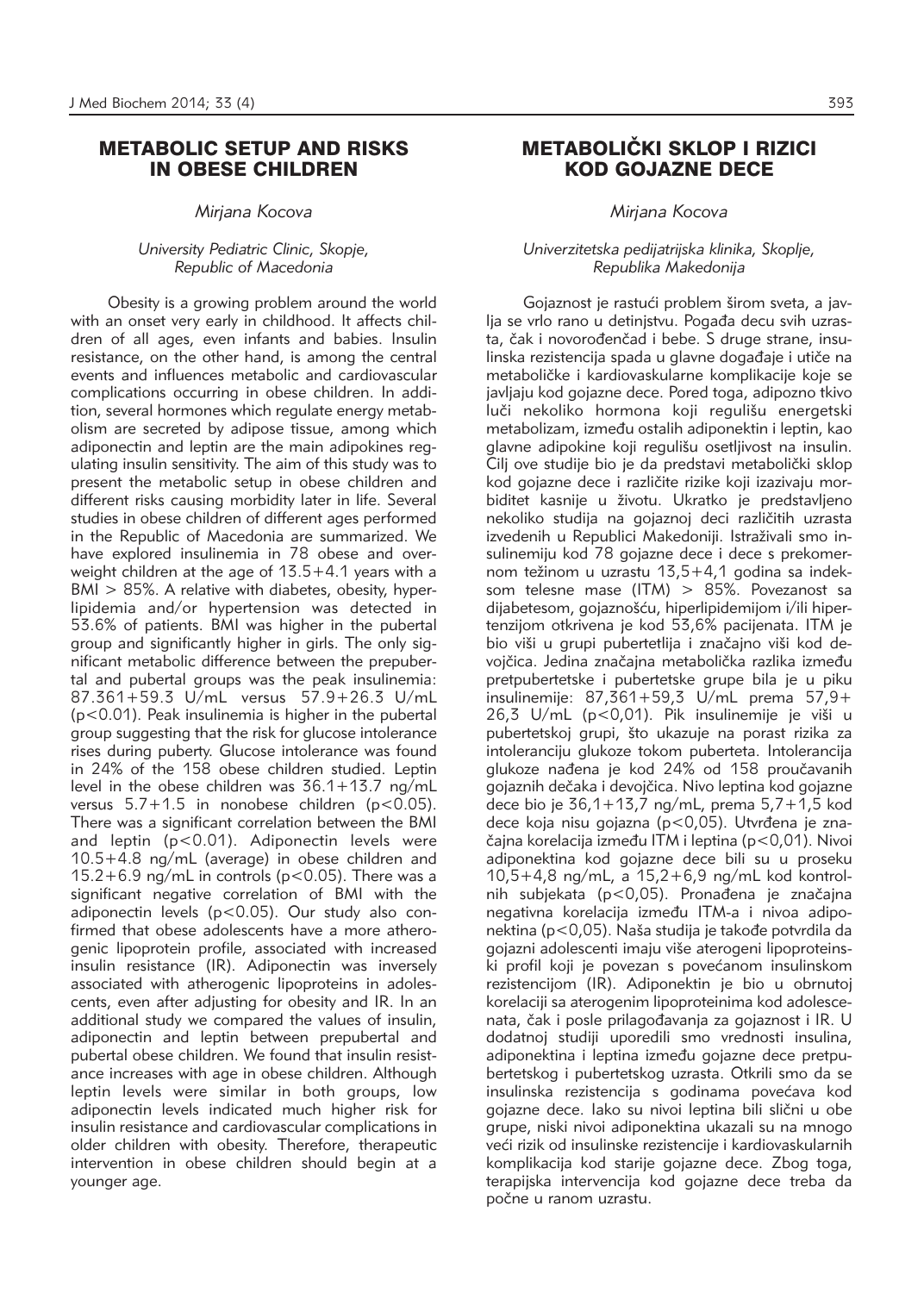# INSULINEMIA IN OBESE CHILDREN INSULINEMIJA U GOJAZNE DECE

*Dragan Katani}*

*Novi Sad, Serbia*

*(Abstract not received)*

# THE DIAGNOSIS OF PREDIABETES IN ADOLESCENTS

*Vera Zdravkovi}*

#### *Children's Hospital, Belgrade, Serbia*

In view of the fact that both prediabetes and, more importantly, type 2 diabetes have recently emerged as early complications of childhood obesity, it is of critical importance to diagnose these forms of dysglycemia early in their development. prediabetes is characterized by isolated impaired fasting glucose (IFG), isolated impaired glucose tolerance (IGT), and combined IFG/IGT. The gold standard for assessing insulin sensitivity is the hyperinsulinemic-euglycemic clamp, which measures the *in vivo* rate of insulin-stimulated glucose disposal by the total organism. Due to the costly, labor-intensive, and invasive nature of the method, it is not applicable in large-scale epidemiological studies. Therefore, surrogate indices of insulin sensitivity have been developed [e.g. the homeostasis model assessment (HOMA) and whole-body insulin sensitivity index (WBISI)]. In adults, many surrogate indices across a range of glucose tolerance (including diabetes) and categories of weight status and age have been validated and used extensively in epidemiological studies. However, most pediatric studies have assessed the use of fasting indices only, whereas data on the relative usefulness of oral glucose tolerance test (OGTT)-derived surrogates in pediatrics are lacking. Subsequently, HbA1c diagnostic cutoffs were incorporated into the 2010 American Diabetes Association (ADA) guidelines for diabetes (HbA1c 6.5%) and prediabetes (HbA1c 5.7 to 6.5%). Unlike glycemic measures [e.g., fasting glucose, oral glucose tolerance test (OGTT)], the HbA1c may be performed in the nonfasting state. We will present our group of patients, obese Caucasian adolescents, and discuss the methods we used to diagnose prediabetes.

# DIJAGNOZA PREDIJABETESA KOD ADOLESCENATA

*Vera Zdravkovi}*

*De~ija bolnica, Beograd, Srbija*

S obzirom na činjenicu da su se nedavno kao rane komplikacije gojaznosti u detinjstvu istakli predijabetes i, što je još važnije, dijabetes tip 2, izuzetno je važno da se ovi oblici disglikemije dijagnostikuju u početnoj fazi njihovog razvoja. Karakteristike predijabetesa su izolovana povišena glikemija natašte, izolovana smanjena tolerancija glukoze ili kombinacija oba. Hiperinsuli ne mijsko-euglikemijski klamp koji *in vivo* meri stopu insulinom stimulisanog preuzimanja glukoze od strane celog organizma predstavlja zlatni standard u određivanju insulinske osetljivosti. Kao skup, zahtevan i invazivan po svojoj prirodi, ovaj metod nije primenljiv u epidemiološkim studijama velikog formata. Zbog toga su razvijeni surogat indeksi za insulinsku osetljivost [npr. model homeostaze (homeostasis model assessment, HOMA) i indeks insulinske osetljivosti celog tela (whole-body insulin sensitivity index, WBISI)]. Za odrasle su validirani mnogi surogat indeksi za razne nivoe tolerancije glukoze (uključujući dijabetes) i kategorije statusa težine i starosti i oni se široko primenjuju u epidemiološkim studijama. Međutim, većina pedijatrijskih studija ispitivala je samo upotrebu indeksa natašte, dok podaci o relativnoj korisnosti surogata izvedenih na osnovu oralnog testa opterećenjem glukozom (oral glucose tolerance test, OGTT) u pedijatriji ne postoje. Usled toga, Američko udruženje za borbu protiv dijabetesa (American Diabetes Association, ADA) uključilo je 2010. godine dijagnostičke »cutoff« vrednosti za HbA1c u svoje smernice za dijabetes (HbA1c 6,5%) i predijabetes (HbA1c 5,7% do 6,5%). Za razliku od glikemijskih mera (npr. glukoze natašte, oralni test opterećeniem glukozom), test za HbA1c ne mora se raditi natašte. Predstavićemo našu grupu pacijenata, gojaznih adolescenata, i razmotriti metode koje smo koristili u dijagnostikovanju predijabetesa.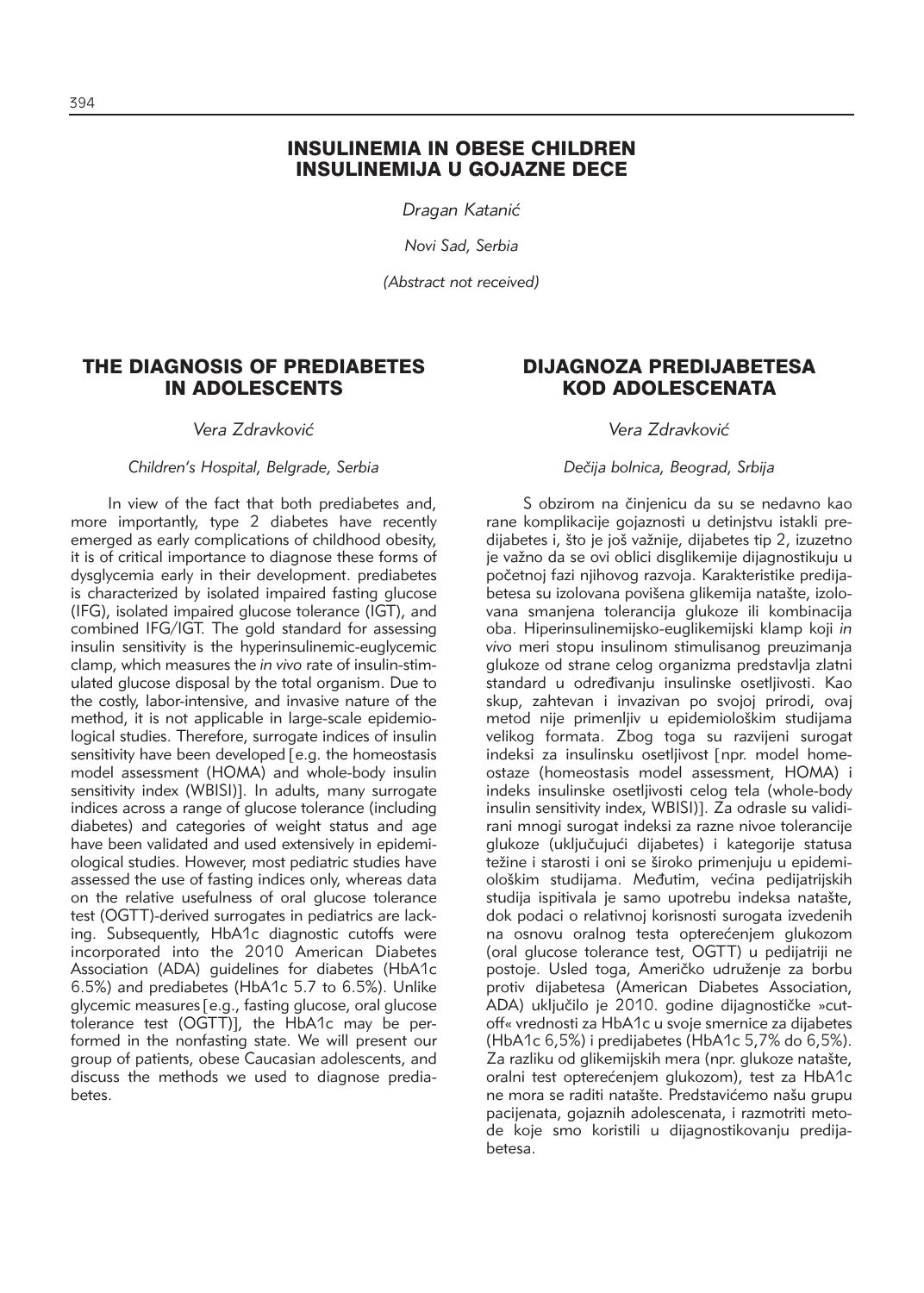### DIFFERENT VIEWPOINTS: INTERNATIONAL PERSPECTIVES ON NEWBORN SCREENING

*Rodney Pollitt*

#### *Sheffield Children's Hospital, Western Bank, Sheffield S10 2TH, UK*

The concept of whole-population newborn screening for treatable metabolic disease has been generally accepted for over fifty years. Starting from the pioneering work of Robert Guthrie on a single disorder, phenylketonuria, the number of disorders that it is possible to screen for has increased steadily, in the last two decades almost exponentially as new technologies have been developed. However, progress has been patchy. In parts of the USA screening covers over 50 individual conditions whilst some European countries with equally well-developed medical systems are screening for four or less. The rationale behind these differences is not always obvious. Policy discussions draw heavily on the ten 'principles' of the Wilson and Jungner paper of 1968 but their relevance to newborn screening requires critical examination. Being largely focussed on adult disease, they neglect the family dimension of newborn screening, particularly the value of genetic information and the way that prompt diagnosis, even of an incurable condition, can ease the family journey. Such considerations underpin the Welsh screening programme for Duchenne muscular dystrophy. Many of the Wilson and Jungner principles are couched in qualitative terms, »the natural history of a condition should be adequately understood«, »there should be a suitable test or examination«, with no clear decision-point as to whether or not these requirements are met. Much depends on who is doing the judging. Clinicians tend to be influenced most by their experiences with individual patients and their families, though this can lead to widely divergent views. Public health specialists and health economists consider policy mainly in terms of its impact on whole populations with emphasis on criteria requiring firm quantitative data. Such requirements are often impossible to fulfill for disorders that are rare, with a range of severity, and a degree of compromise is required. Much depends on the setting. In the USA, where tandem mass spectrometry (MS-MS) has been exploited with great enthusiasm, the role of individual State legislatures in mandating screening panels has made them very susceptible to parental pressure groups. By contrast, in the UK, where policy is shaped largely at the executive rather than the political level, of the many disorders newly accessible by MS-MS only medium-chain acyl-CoA dehydrogenase deficiency has so far been accepted for the national programme. There are also big national differences

# RAZLIČITA GLEDIŠTA: **MEĐUNARODNE PERSPEKTIVE** U VEZI S TESTIRANJEM NOVOROĐENČADI

### *Rodney Pollitt*

### *De~ija bolnica u [efildu, Zapadna obala, [efild, Ujedinjeno Kraljevstvo*

Koncept testiranja novorođenčadi u čitavoj populaciji na izlečive bolesti metabolizma u načelu je prihvaćen pre više od pedeset godina. Počev od pionirskog rada Roberta Gatrija o jednom poremećaju, fenilketonuriji, broj poremećaja koji se mogu otkriti testiranjem neprestano raste, u poslednje dve decenije gotovo eksponencijalno s razvojem novih tehnologija. Međutim, nije svuda ostvaren isti napredak. U nekim delovima SAD testiranje pokriva preko 50 pojedinačnih stanja, dok se u nekim evropskim zemljama sa jednako dobro razvijenim zdravstvenim sistemima testira na četiri ili manje. Nije uvek jasno koji je razlog za postojanje ovakvih razlika. Diskusije o praksi testiranja uglavnom se pozivaju na deset »principa« navedenih u radu Vilsona i Jungnera iz 1968, ali treba kritički ispitati koliko su oni relevantni za testiranje novorođenčadi. Pošto se većinom fokusiraju na oboljenja odraslih ljudi, ovi principi zanemaruju porodičnu dimenziju testiranja novorođenčadi, naročito vrednost genetskih informacija i način na koji brzo postavljanje dijagnoze, čak i kod neizlečivih stanja, može olakšati teret koji porodica obolelog mora da podnese. Program testiranja na Dišenovu mišićnu distrofiju u Velsu uvažava i navedene problematične aspekte. Mnogi principi Vilsona i Jungnera izraženi su kvalitativnim odrednicama: »treba pravilno razumeti prirodnu istoriju stanja«, »treba da postoji odgovarajući test ili ispitivanje«, ali ne daju jasan odgovor na pitanje da li se ovi zahtevi ispunjavaju ili ne. Ovo umnogome zavisi od toga ko prosuđuje. Na kliničare često najviše uticaja imaju njihova iskustva s pojedinačnim pacijentima i njihovim porodicama, iako to može dovesti do veoma različitih stavova. Specijalisti za javno zdravlje i ekonomisti u zdravstvu praksom testirania se bave uglavnom u smislu njenog uticaja na čitave populacije, s naglaskom na kriterijume koji zahtevaju pouzdane kvantitativne podatke. Takve zahteve je često nemoguće ispuniti kod retkih poremećaja, koji mogu imati različite nivoe ozbiljnosti, pa je potrebno posegnuti za kompromisom. Mnogo zavisi od okruženja. U SAD, gde se tandemska masena spektrometrija (MS-MS) upotrebljava s velikim entuzijazmom, zahvaljujući ulozi pojedinačnih zakona u nekim državama koji se odnose na obavezne panele za testiranje, grupe roditelja dobile su velika ovlašćenja i moć. Nasuprot tome, u Ujedinjenom Kraljevstvu, gde se praksa uglavnom diktira na izvršnom umesto na političkom nivou, od mnogih poremećaja koji se sada mogu otkriti putem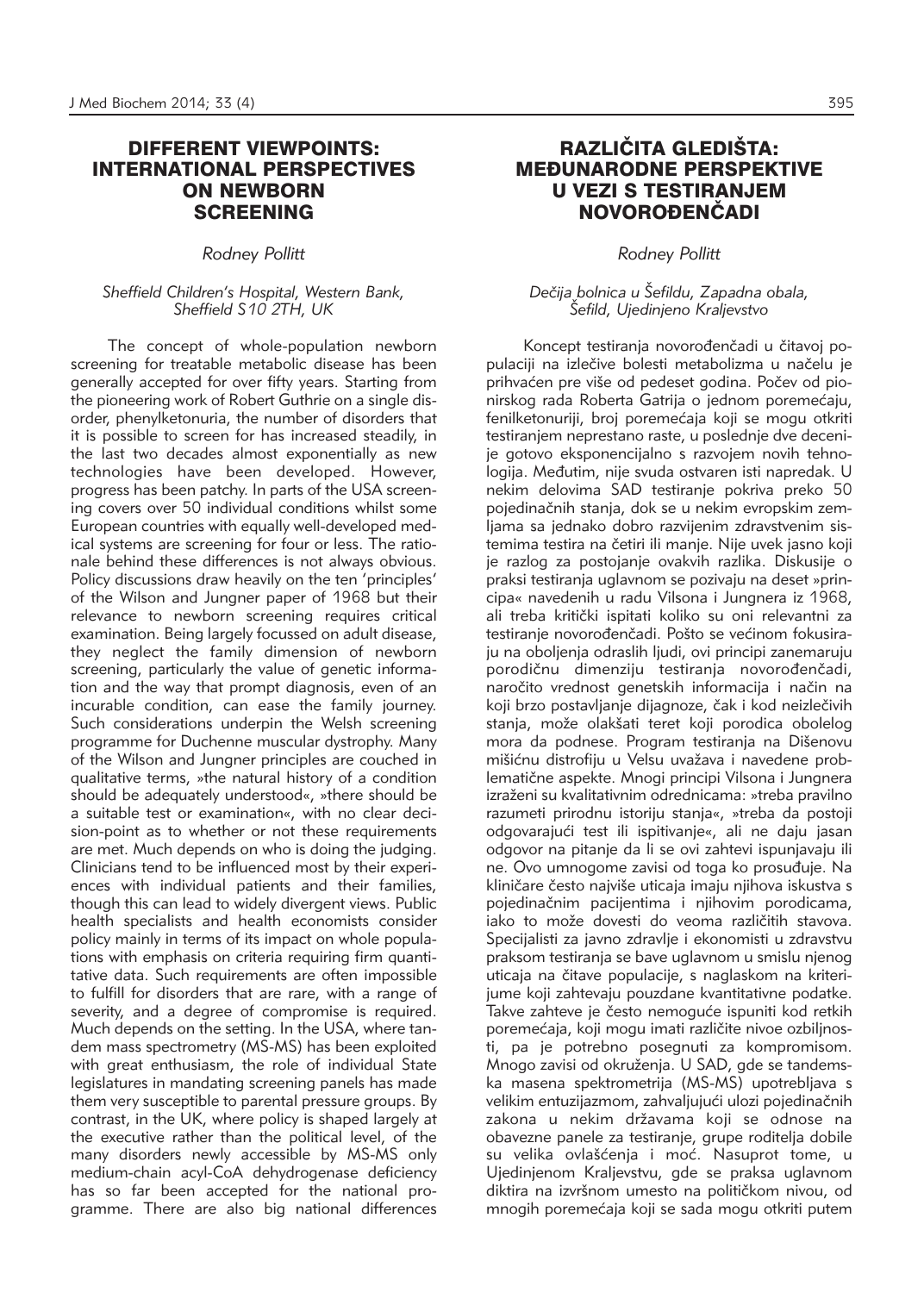when it comes to detail, such as cut-offs and treatment thresholds, and a tendency for specificity to be sacrificed in favour of maximising sensitivity, with local variations in practice irrespective of formal national policy. Views on the ethics of newborn screening also differ considerably. Should screening be mandatory? How should consent be obtained and verified? Investigations at the DNA level are a particular sticking point and in some countries are limited by statute law. Some screening protocols for cystic fibrosis are specifically designed to avoid the need to look for mutations of the CFTR gene, others use a limited panel of disease-causing CFTR mutations, thus minimising the number of unaffected carriers detected, while elsewhere almost the entire gene is scanned. Exploratory studies of the potential of genome-wide 'next generation sequencing technology' in newborn screening are already underway. The gap between what is possible and what is practicable or desirable is about to become yet wider.

MS-MS do sada je samo nedostatak acil-CoA dehidrogenaze srednjih lanaca prihvaćen za nacionalni program. Postoje i velike nacionalne razlike u pogledu detalja kao što su cut-off vrednosti i prag lečenja, kao i tendencija da se žrtvuje specifičnost nauštrb što veće osetljivosti, s lokalnim varijacijama u praksi nevezanim za formalnu nacionalnu politiku. Stavovi o etičnosti testirania novorođenčadi se tako znatno razlikuju. Treba li testiranje da bude obavezno? Kako uzeti i potvrditi pristanak? Istrage na nivou DNK su posebno problematične i u nekim zemljama su ograničene statutom. Neki protokoli testiranja za cističnu fibrozu su posebno osmišlieni da se izbegne potreba za traženjem mutacije u genu CFTR, drugi koriste ograničen panel mutacija CFTR koje izazivaju bolest, čime se broj otkrivenih nosilaca koji nisu oboleli smanjuje na minimum, dok se na nekim mestima skenira gotovo čitav gen. Već su započete studije koje istražuju potencijal »tehnologije sekvenciranja sledeće generacije« u čitavom genomu u testiranju novorođenčadi. Jaz koji postoji između onoga što je moguće i onoga što se praktikuje ili je poželjno postaće još veći.

# STANDARDIZATION IN NEONATAL SCREENING PROGRAMMES STANDARDIZACIJA NEONATALNIH SCREENING PROGRAMA

*Alberto Burlina*

*Padua, Italy*

*(Abstract not received)*

# CFTR MOLECULAR TESTING OF TWO PATIENT COHORTS IN HUNGARY: RELEVANCE TO NEWBORN SCREENING

*Gergely Ivády, Katalin Koczok, István Balogh*

*Department of Laboratory Medicine, University of Debrecen, Debrecen, Hungary*

Cystic fibrosis (CF) is the most common severe inherited monogenic disease in Caucasians. In addition to the most frequent Phe508del mutation which is responsible for 50–85% of the cases, more than 1700 different rare mutations are present in the CFTR gene among which less than 20 mutations show large ethnic and geographic variability. Here, we present the mutational spectrum of CF patients

# MOLEKULARNO TESTIRANJE GENA CFTR U DVE SKUPINE PACIJENATA U MAĐARSKOJ: RELEVANCIJA ZA TESTIRANJE NOVOROĐENČADI

*Gergely Ivády, Katalin Koczok, István Balogh*

*Katedra za laboratorijsku medicinu, Univerzitet u Debrecenu, Debrecen, Ma|arska*

Cistična fibroza (CF) najčešće je nasledno teško monogeno oboljenje kod pripadnika evropeidne rase. Pored najčešće mutacije Phe508del koja je odgovorna za 50–85% slučajeva, u genu CFTR prisutno je preko 1700 različitih retkih mutacija, među kojima manje od 20 mutacija pokazuje velike varijacije u odnosu na etničku pripadnost i geografsko poreklo. Ovde ćemo predstaviti spektar mutacija pacijenata sa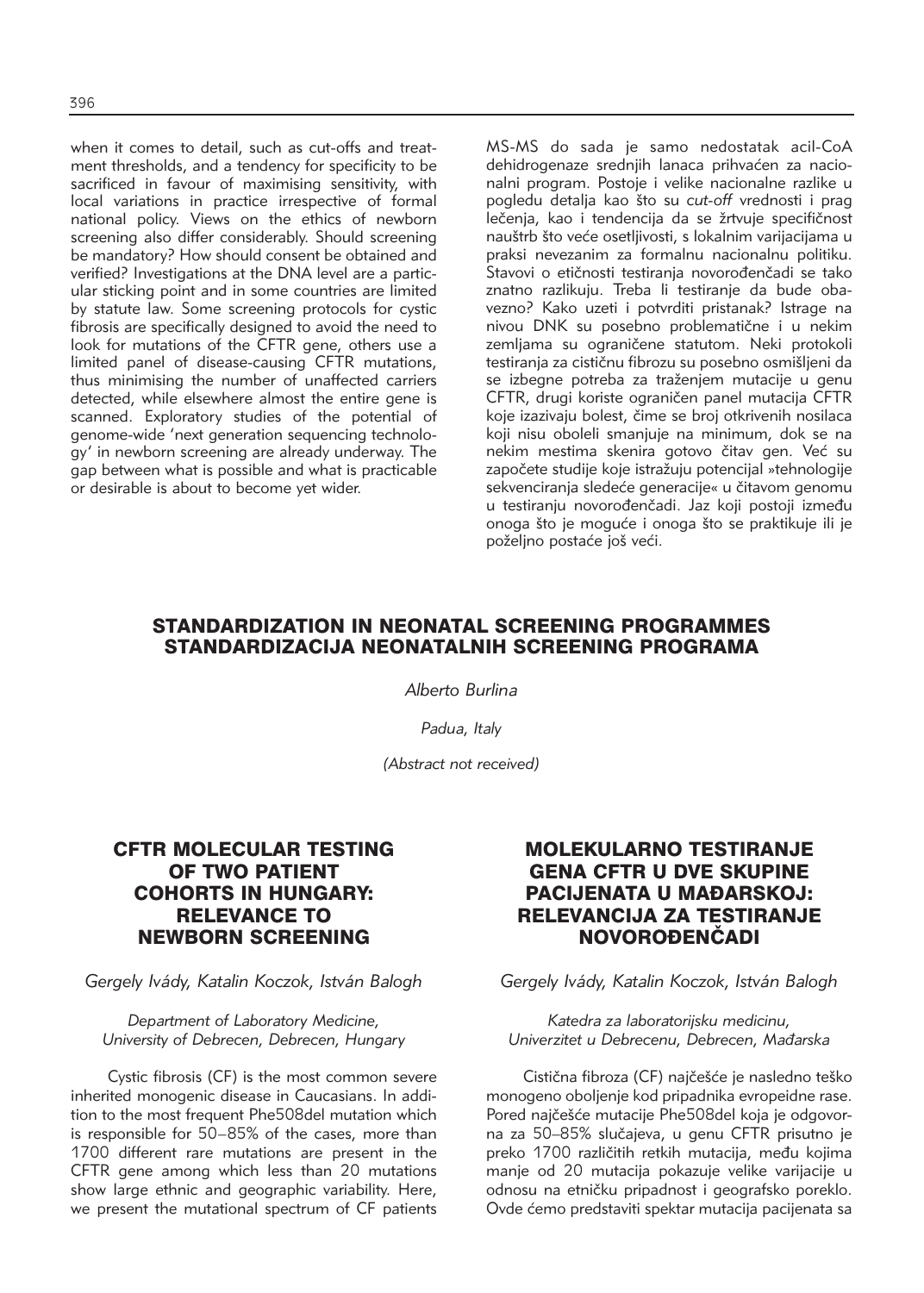from two Hungarian cohorts. In the first, 40 consecutive CF suspect patients from Eastern Hungary were tested using sweat chloride measurement and different mutation detection approaches. First-line molecular testing was performed using the commercially available multiplex allele specific PCR assay which is able to detect 29 mutations in the CFTR gene complemented with a PCR reaction for the detection of CFTRdele2,3(21kb) mutation. Next, Sanger DNA sequencing was used to detect small-scale mutations not present in the commercial assay. Finally, MLPA analysis was used to detect large-scale rearrangements. The commercial assay was able to detect 81.25% of the mutations. The detection rate increased with the detection of CFTRdele 2,3(21kb) mutation by 5% (86.25%). Sequencing of exon 13 resulted in 91.25% detection sensitivity due to the 2184insA mutation, while sequencing of the remaining CFTR exons increased the mutation detection rate to 98.75% (79/80 allele). No other large-scale intragenic rearrangements were found in this group of patients. These results were published in the Journal of Cystic Fibrosis (Ivády et al, 2011). In the second cohort, 45 patients were tested from different regions of Hungary (it is to be noted that only patients with two mutations were included in this part of the study). The genetic analysis methodology was essentially the same as above, however, in 10 cases only the second and, if needed, the third level molecular analysis were used as the sending institution had performed the first-line testing. In this group, the commercial assay was able to detect 71.1% of the mutations. The allele-specific PCR for CFTRdele2,3(21kb) increased the detection rate to 75.6%. Sequencing of exon 13 resulted in 84.4% detection sensitivity due to the presence of 2184insA and four other rare mutations. The remaining mutations were scattered throughout the entire coding region of the CFTR gene. One complex mutation affecting a single exon (dele2,  $c.54-5811$  164+ 2186del273+6780\_273+6961inv) was detected by MLPA analysis and was confirmed by PCR and sequencing. In conclusion, the commercial allele specific mutation detection method alone is not sufficient to detect 85–90% of CFTR mutations that would be recommended for the DNA tier of the newborn screening programme. By complementing it with the detection of population-specific mutations (i.e. CFTRdele2,3 (21kb) and 2184insA in Hungary) and MLPA analysis the required sensitivity can be achieved.

CF iz dve skupine mađarskih ispitanika. U prvoj je testirano 40 konsekutivnih pacijenata sa sumnjom na CF iz istočne Mađarske, pomoću merenja hlorida u znoju i različitih pristupa za otkrivanje mutacija. Molekularno testiranje prve linije obavljeno je komercijalno dostupnim multipleks PCR testom specifičnim za alele koji otkriva 29 mutacija u genu CFTR, a koji je dopunjen PCR reakcijom za otkrivanje mutacije CFTRdele2,3(21kb). Potom je upotrebljeno Sanger sekvenciranje DNK za otkrivanje mutacija malih razmera koje nisu prisutne u komercijalnom testu. Najzad, analizom MLPA otkriveni su rearanžmani velikih razmera. Komercijalni test uspeo je da otkrije 81,25% mutacija. Stopa detekcije je sa otkrivanjem mutacije CFTRdele2,3(21kb) porasla za 5% (86,25%). Sekvenciranje egzona 13 podiglo je osetljivost detekcije na 91,25% zbog mutacije 2184insA, dok je sekvenciranje preostalih egzona CFTR povećalo stopu detekcije mutacija na 98,75% (79/80 alela). U ovoj grupi pacijenata nisu pronađeni nikakvi drugi rearanžmani velikih razmera u okviru gena. Ovi rezultati objavljeni su u časopisu Journal of Cystic Fibrosis (Ivády et al, 2011). U drugoj skupini testirano je 45 pacijenata iz različitih oblasti Mađarske (treba napomenuti da su u ovaj deo studije bili uključeni samo pacijenti sa dve mutacije). Metodologija genetske analize bila je u suštini ista kao i za prethodnu skupinu, međutim, u 10 slučajeva upotrebljena je samo molekularna analiza drugog i, po potrebi, trećeg nivoa, pošto je ustanova-pošiljalac već obavila testiranje prve linije. U ovoj grupi komercijalni test uspeo je da otkrije 71,1% mutacija. PCR specifična za alele za CFTRdele2,3(21kb) povećala je stopu detekcije na 75,6%. Sekvenciranje egzona 13 dalo je osetljivost detekcije od 84,4% zbog prisustva 2184insA i još četiri retke mutacije. Preostale mutacije bile su raspoređene po celom kodirajućem regionu gena CFTR. Složena mutacija prisutna u jednom egzonu (dele2, c.54-5811\_164+2186del  $273+6780$  273+6961inv) otkrivena je analizom MLPA i potvrđena pomoću PCR i sekvenciranja. Da zaključimo: komercijalni metod za otkrivanje mutacija specifičnih za alele sam po sebi nije dovoljan za otkrivanje 85–90% mutacija CFTR, koliko se preporučuje za kategoriju DNK u okviru programa testiranja novorođenčadi. Dopunsko otkrivanje mutacija specifičnih za populacije [npr. CFTRdele2,3(21kb) i 2184insA u Mađarskoj] i analiza MLPA učiniće da se postigne potrebna osetljivost.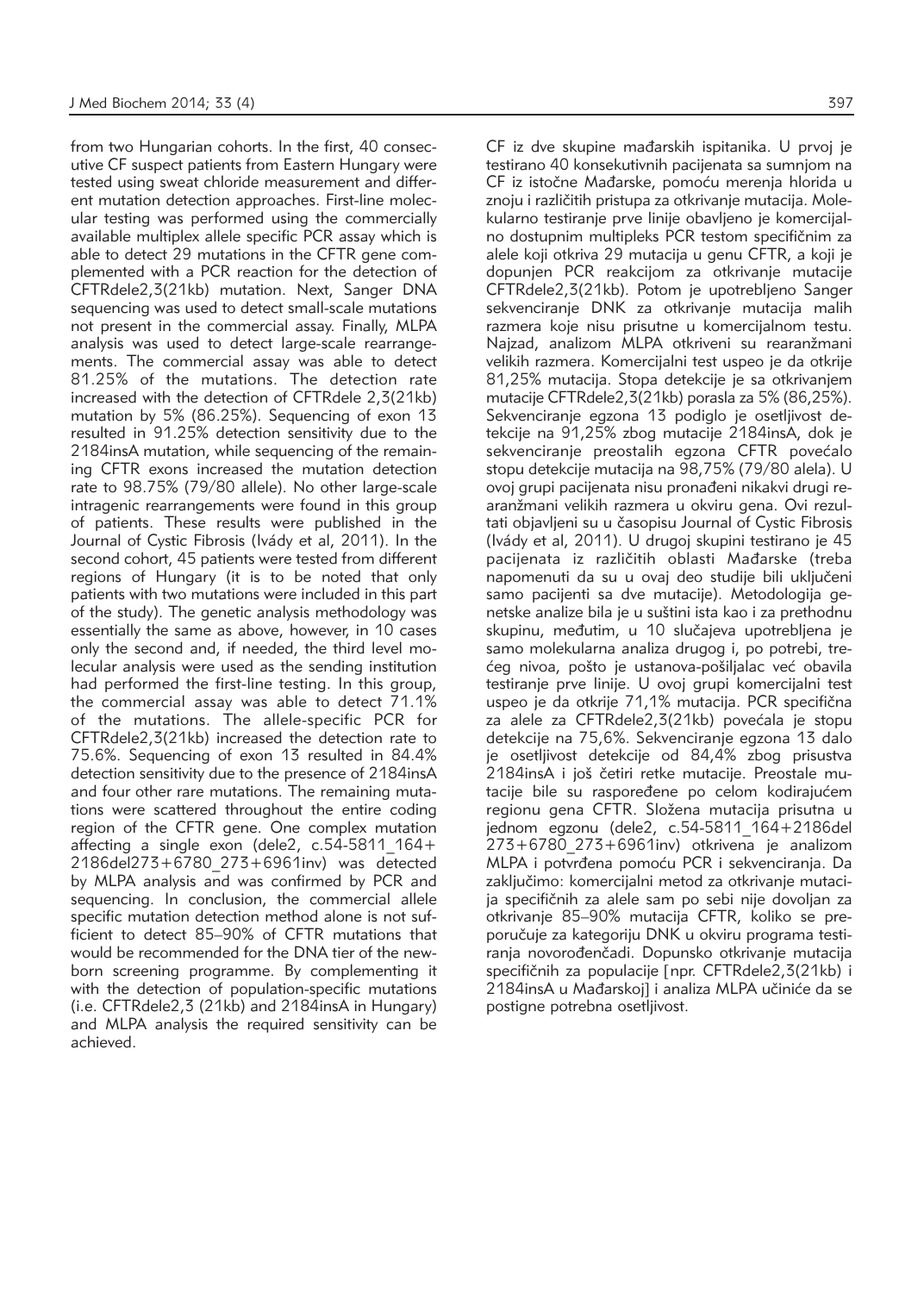### IMPORTANCE OF SCREENING IN THE PREVENTION OF THALASSEMIA SYNDROMES

*Milica ^vorkov-Dra`i}*

#### *Society of Medical Biochemists of Serbia, Belgrade, Serbia*

Thalassemia syndromes represent a heterogeneous group of inherited anemias. Clinical manifestations are diverse, ranging from asymptomatic hypochromia and microcytosis to profound anemia, which is fatal *in utero* or in early childhood if untreated. Thalassemia syndromes comprise thalassemias and hemoglobin variants. Thalassemias are quantitative disorders in which an absence or a decrease in the synthesis of globin polypeptide chains occurs. Hemoglobin variants are characterized by the production of normal amounts of mutant globin chains having deranged physical or chemical properties. Thalassemias represent the most common single gene disorder known. Although they have relatively homogeneous hematological and biochemical parameters, they are the result of a large number of various genetic mutations. Detection of thalassemia begins with the analysis of hematological parameters and usage of specific methods and tests (cellulose acetate and cellogel electrophoresis, determination of HbA2 and HbF levels, the heat denaturation test). In the Laboratory for Research of Inborn Disorders of Metabolism, during 3 years (2007–2009) 338 patients with microcytosis and hypochromic anemia were tested. In 85 (25.1%) patients we suspected thalassemia A2, and in 7 (2.07%) Hb lepore heterozygotes. In cooperation with the Institute for Molecular Genetics and Genetic Engineering, in all patients the diagnosis was confirmed at the molecular level. Pathological hemoglobin detection programme, based on the screening of the suspected population in combination with molecular diagnosis and genetic counsel, represents a safe way for preventing the birth of patients with these diseases.

# VAŽNOST TESTIRANJA U PREVENCIJI TALASEMIJSKIH SINDROMA

*Milica ^vorkov-Dra`i}*

*Dru{tvo medicinskih biohemi~ara Srbije, Beograd, Srbija*

Talasemijski sindromi predstavljaju heterogenu grupu naslednih anemija. Kliničke manifestacije se razlikuju, od asimptomatične hipohromije i mikrocitoze do te{ke anemije, koja je *in utero* ili u ranom detinjstvu fatalna ako se ne leči. Talasemijski sindromi uključuju talasemije i varijante hemoglobina. Talasemije su kvantitativni poremećaji u kojima postoji odsustvo ili smanjena sinteza polipeptidnih lanaca globina. Varijante hemoglobina odlikuje proizvodnja normalnih količina mutiranih lanaca globina sa poremećenim fizičkim ili hemijskim svojstvima. Talasemije predstavljaju najčešći poznati poremećaj jednog gena. Iako imaju relativno homogene hematolo{ke i biohemijske parametre, one su rezultat velikog broja različitih genetskih mutacija. Otkrivanje talasemije počinje analizom hematoloških parametara i upotrebom specifičnih metoda i testova (celulozni acetat i celogel elektroforeza, određivanje nivoa HbA2 i HbF, test toplotne denaturacije). U Laboratoriji za istraživanje urođenih poremećaja metabolizma, za tri godine (2007–2009) testirano je 338 pacijenata sa mikrocitozom i hipohromskom anemijom. Kod 85 (25,1%) pacijenata posumnjali smo na talasemiju A2, a kod sedam (2,07%) na Hb lepore heterozigotni. U saradnji sa Institutom za molekularnu genetiku i genetski inženjering, kod svih pacijenata dijagnoza je potvrđena na molekularnom nivou. Program za detekciju patološkog hemoglobina, zasnovan na testiranju sumnjive populacije u kombinaciji sa molekularnom dijagnozom i genetskim savetovanjem, predstavlja bezbedan način za prevenciju rađanja pacijenata sa ovim bolestima.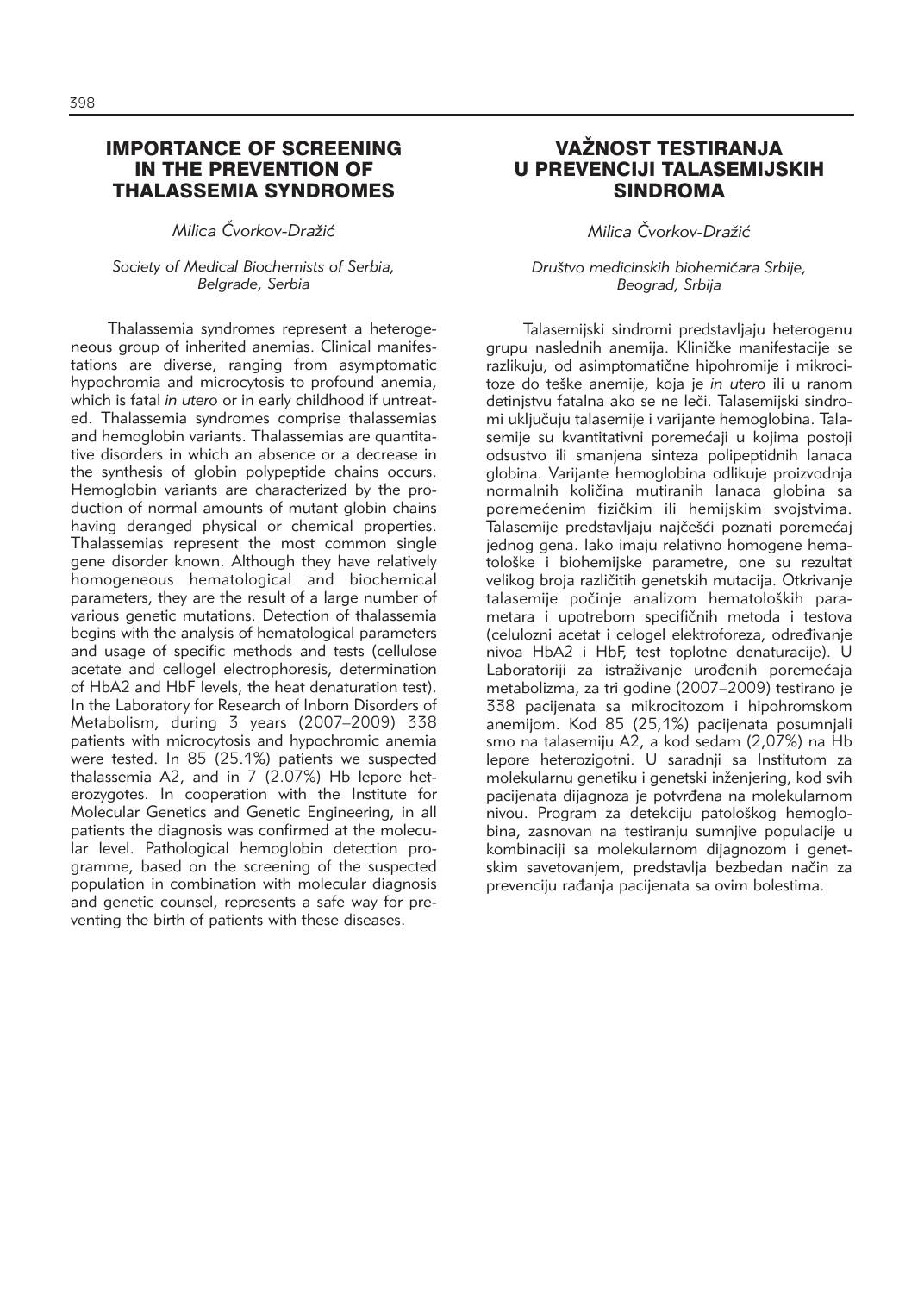# DIRECT MOLECULAR DIAGNOSIS OF CYP21A2 POINT MUTATIONS IN MACEDONIAN AND SERBIAN PATIENTS WITH 21-HYDROXYLASE DEFICIENCY

Violeta Anastasovska<sup>1</sup>, Tatjana Milenković<sup>2</sup>, *Mirjana Kocova1*

*1Genetic Laboratory, Department of Endocrinology and Genetics, University Children's Clinic, Skopje, Republic of Macedonia 2Institute for Mother and Child Health, Belgrade, Serbia* 

Steroid 21-hydroxylase deficiency is present in 90–95% of all cases with congenital adrenal hyperplasia (CAH), an autosomal recessive disorder. It can present as a classic form with severe enzyme deficiency and prenatal onset of virilization. Females present ambiguous genitalia at birth and in both sexes virilization continues postnatally. The classic form is further divided into the salt-wasting form (SW) with a severe defect in aldosterone biosynthesis which leads to renal inability to conserve sodium, and a simple virilizing (SV) form with apparently normal aldosterone biosynthesis. The nonclassic form is characterized by mild enzyme deficiency and postnatal onset of premature adrenarche and pubarche in children, virilization in young women, and variable symptoms in young men. The severe classic form occurs in one in 10,000 to 15,000 Caucasians. The milder nonclassic CAH occurs in ∼1 in 1,700 in the general population. Nine pseudogene derived point mutations account for about 80% of all defects in the CYP21A2 gene coding the 21-hydroxylase enzyme. Using the PCR/ACRS method, we have performed mutational screening of nine CYP21A2 mutations in 61 patients from R. Macedonia and 24 patients from R. Serbia, with different clinical presentations of CAH. Six different mutations were detected in 71.3% alleles in the Macedonian patients: IVS2 (35.2%), P30L (18%), Q318X (10.7%), V281L (4.1%), I172N (3.3%) and R356W (2.5%). Mutations were present in 85.4% of the SW, 83.4% SV and 47.7% LO alleles. In 59% (36/61) of the Macedonian patients the complete genotype was revealed with good correlation with the phenotype. The most common genotype was IVS2/IVS2 (37.3%). Five different mutations were detected in 64.6% alleles in the Serbian patients: P30L (31.3%), IVS2 (20.8%), Q318X (8.3%), R356W (4.2%) and I172N (4.2%). Mutations were present in 83.3% SW, 80% SV and 50% of the LO alleles. In 58.3% (14/24) of the Serbian patients the complete genotype was revealed, with good correlation with the phenotype. The P30L/P30L genotype was the most frequent (23.5%). Specific mutations are involved in different clinical forms of CAH and in

## DIREKTNA MOLEKULARNA DIJAGNOZA TAČKASTIH MUTACIJA CYP21A2 KOD MAKEDONSKIH I SRPSKIH PACIJENATA SA NEDOSTATKOM 21-HIDROKSILAZE

Violeta Anastasovska<sup>1</sup>, Tatjana Milenković<sup>2</sup>, *Mirjana Kocova1*

*1Genetska laboratorija, Odeljenje za endokrinologiju*   $i$  genetiku, Univerzitetska dečija klinika, *Skoplje, Republika Makedonija 2Institut za majku i dete, Beograd, Srbija*

Nedostatak steroidne 21-hidroksilaze prisutan je u 90–95% svih slučajeva kongenitalne adrenalne hiperplazije (KAH), autozomalnog recesivnog poremećaja. Može se javiti u klasičnom obliku sa teškim nedostatkom enzima i prenatalnim početkom virilizacije. Kod žena su na rođenju prisutne nediferencirane genitalije a kod oba pola virilizacija se nastavlja posle rođenia. Klasični oblik se dalje deli na oblik sa gubitkom soli (eng. salt wasting, SW) i teškim defektom u biosintezi aldosterona, koji dovodi do nesposobnosti bubrega da sačuvaju natrijum, i prost virilizacijski (SV) oblik sa naizgled normalnom biosintezom aldosterona. Neklasični oblik odlikuju blag nedostatak enzima i postnatalni početak prevremene adrenarhe i pubarhe kod dece, virilizacija kod mladih žena i promenljivi simptomi kod mladih muškaraca. Težak klasični oblik javlja se kod jednog od 10.000 do 15.000 belaca. Blaži neklasični oblik KAH javlja se kod ∼1 od 1.700 ljudi u opštoj populaciji. Devet tačkastih mutacija izvedenih iz pseudogena odgovorno je za oko 80% svih defekata u genu CYP21A2 koji kodira enzim 21-hidroksilazu. Pomoću metode PCR/ACRS obavili smo skrining devet mutacija CYP21A2 kod 61 pacijenta iz R. Makedonije i 24 pacijenta iz R. Srbije sa različitim kliničkim prezentacijama KAH. Šest različitih mutacija otkriveno je u 71,3% alela kod pacijenata iz Makedonije: IVS2 (35,2%), P30L (18%), Q318X (10,7%), V281L (4,1%), I172N (3,3%) i R356W (2,5%). Mutacije su bile prisutne u 85,4% SW, 83,4% SV i 47,7% LO alela. Kod 59% (36/61) makedonskih pacijenata otkriven je kompletan genotip, u dobroj korelaciji sa fenotipom. Najčešći je bio genotip IVS2/IVS2 (37,3%). Pet različitih mutacija je otkriveno u 64,6% alela kod srpskih pacijenata: P30L (31,3%), IVS2 (20,8%), Q318X (8,3%), R356W (4,2%) i I172N (4,2%). Mutacije su bile prisutne u 83,3% SW, 80% SV i 50% LO alela. Kod 58,3% (14/24) srpskih pacijenata otkriven je kompletan genotip, u dobroj korelaciji sa fenotipom. Najčešći genotip bio je P30L/P30L (23,5%). Specifične mutacije učestvuju u različitim kliničkim oblicima KAH i u različitim etničkim grupama, sa dobrom korelacijom između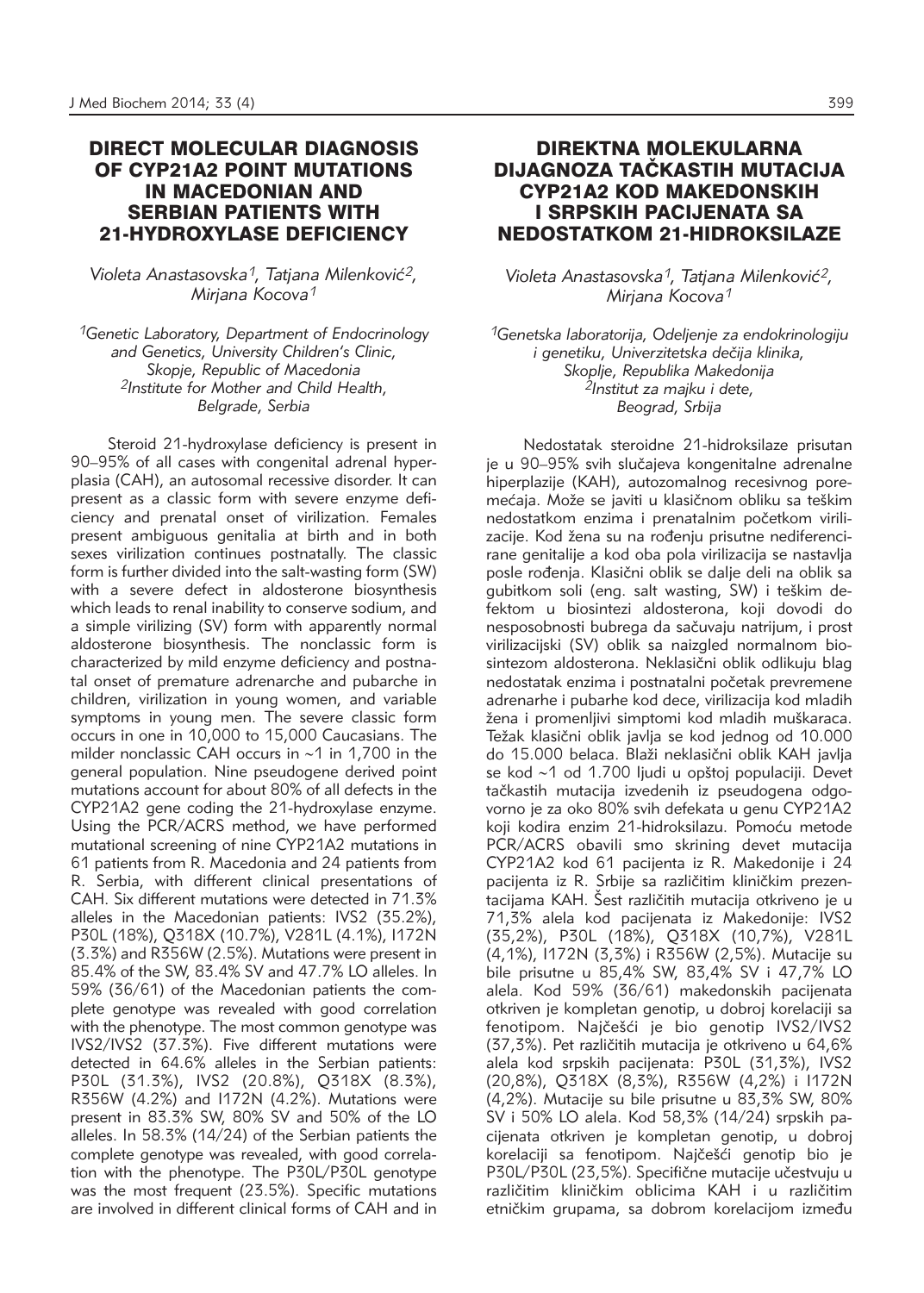different ethnic groups, with good genotype-phenotype correlation. High P30L frequency was found in both populations. Also, high prevalence of the mild P30L mutation, mostly associated with nonclassic CAH, was found in the Macedonian and Serbian classic SV patients. Our findings support the role of the P30L mutation in pronounced virilization. On the other side, lower V281L frequency was found in the Macedonian patients, and its complete absence in the Serbian NCAH patients, in comparison to the other European populations. The method is fast, simple and sensitive and has diagnostic value. It can also be used for prenatal diagnosis in pregnant women.

> SELECTIVE SCREENING FOR METABOLIC DISORDERS IN A SLOVENIAN PEDIATRIC POPULATION

Barbka Repič Lampret<sup>1</sup>, Simona Murko<sup>1</sup>, *Mojca Žerjav Tanjšek<sup>2</sup>, Andraž Šmon<sup>2</sup>, Tadej Battelino2*

*1Unit for Special Laboratory Diagnostics, University Children's Hospital, University Medical Centre Ljubljana, Slovenia 2Department of Endocrinology, Diabetes and Metabolic Diseases, University Children's Hospital, University Medical Centre Ljubljana, Slovenia* 

Inborn errors of metabolism (IEM) are disorders in which there is a block at some point in the normal metabolic pathway caused by a genetic defect of a specific enzyme. Although each of these diseases is quite rare, as a group they affect about 1–2% of newborns and therefore account for a significant proportion of neonatal and childhood morbidity and mortality. It is important to detect a disease as soon as possible in order to prevent the complications or even death of the child. Diagnosis is important not only for treatment but also for genetic counseling. Modern technologies in this field allow early diagnosis of more than 100 inborn errors of metabolism. Nevertheless, to diagnose patients correctly, the use of appropriate technologies for selective screening in combination with teamwork is necessary. Symptomatic patients with suspected IEM are referred to University Children's Hospital, UMC Ljubljana, where they are diagnosed. Techniques used for selective screening in the Unit for Special Laboratory Diagnostics (USLD) are gas chromatography-mass spectrometry, ion exchange chromatography-post column derivatization, liquid chromatography-tandem mass spectrometry and isoelectric focusing. Fluorimetric method is used for enzyme activity

genotipa i fenotipa. Kod obe populacije otkrivena je velika učestalost P30L. Takođe, kod makedonskih i srpskih pacijenata sa klasičnim SV oblikom otkrivena je velika prevalenca blage mutacije P30L, uglavnom povezane s neklasičnom KAH. Naši rezultati potvrđuju ulogu mutacije P30L u izraženoj virilizaciji. S druge strane, otkrivena je manja učestalost V281L kod Makedonaca u odnosu na ostale evropske populacije kao i njeno potpuno odsustvo kod srpskih pacijenata sa NCAH. Metod je brz, jednostavan i osetljiv i ima dijagnostičku vrednost. Takođe, može se koristiti za prenatalnu dijagnozu kod trudnica.

## SELEKTIVNO TESTIRANJE NA POREMEĆAJE METABOLIZMA U SLOVENAČKOJ PEDIJATRIJSKOJ POPULACIJI

Barbka Repič Lampret<sup>1</sup>, Simona Murko<sup>1</sup>, *Mojca Žerjav Tanjšek<sup>2</sup>, Andraž Šmon<sup>2</sup>, Tadej Battelino2*

*1Kabinet za specijalnu laboratorijsku dijagnostiku, Univerzitetska dečija bolnica, Univerzitetski medicinski centar Ljubljana, Slovenija 2Odeljenje za endokrinologiju, dijabetes i bolesti*  $metabolizma, Universitetska dečija bolnica,$ *Univerzitetski medicinski centar Ljubljana, Slovenija*

Urođene greške metabolizma (UGM) jesu poremećaji u kojima postoji blokada na nekom mestu na normalnom metaboličkom putu izazvana genetskim defektom specifičnog enzima. Iako se ove bolesti pojedinačno prilično retko javljaju, kao grupa pogađaju oko 1–2% novorođenčadi i stoga imaju značajan udeo u neonatalnom i dečijem morbiditetu i mortalitetu. Važno je otkriti bolest što pre kako bi se sprečile komplikacije ili čak smrt deteta. Dijagnoza je važna ne samo za lečenje već i za genetsko savetovanje. Moderne tehnologije u ovoj oblasti omogućuju rano dijagnostikovanje preko 100 urođenih grešaka metabolizma. Ipak, da bi se postavila pravilna dijagnoza, neophodna je upotreba odgovarajućih tehnologija za selektivno testiranje u kombinaciji s timskim radom. Pacijenti sa simptomima koji izazivaju sumnju na UGM upućuju se u Univerzitetsku dečiju bolnicu UMC-a Ljubljana, gde im se postavlja dijagnoza. Tehnike koje se koriste za selektivno testiranje u Kabinetu za specijalnu laboratorijsku dijagnostiku su gasna hromatografija-masena spektrometrija, jonsko-izmenjivačka postkolonska derivatizacija, tečna hromatografija-tandemska masena spektrometrija i izoelektrično fokusiranie. Za merenie aktivnosti enzima koristi se fluorimetrijska metoda. U 2013. godini,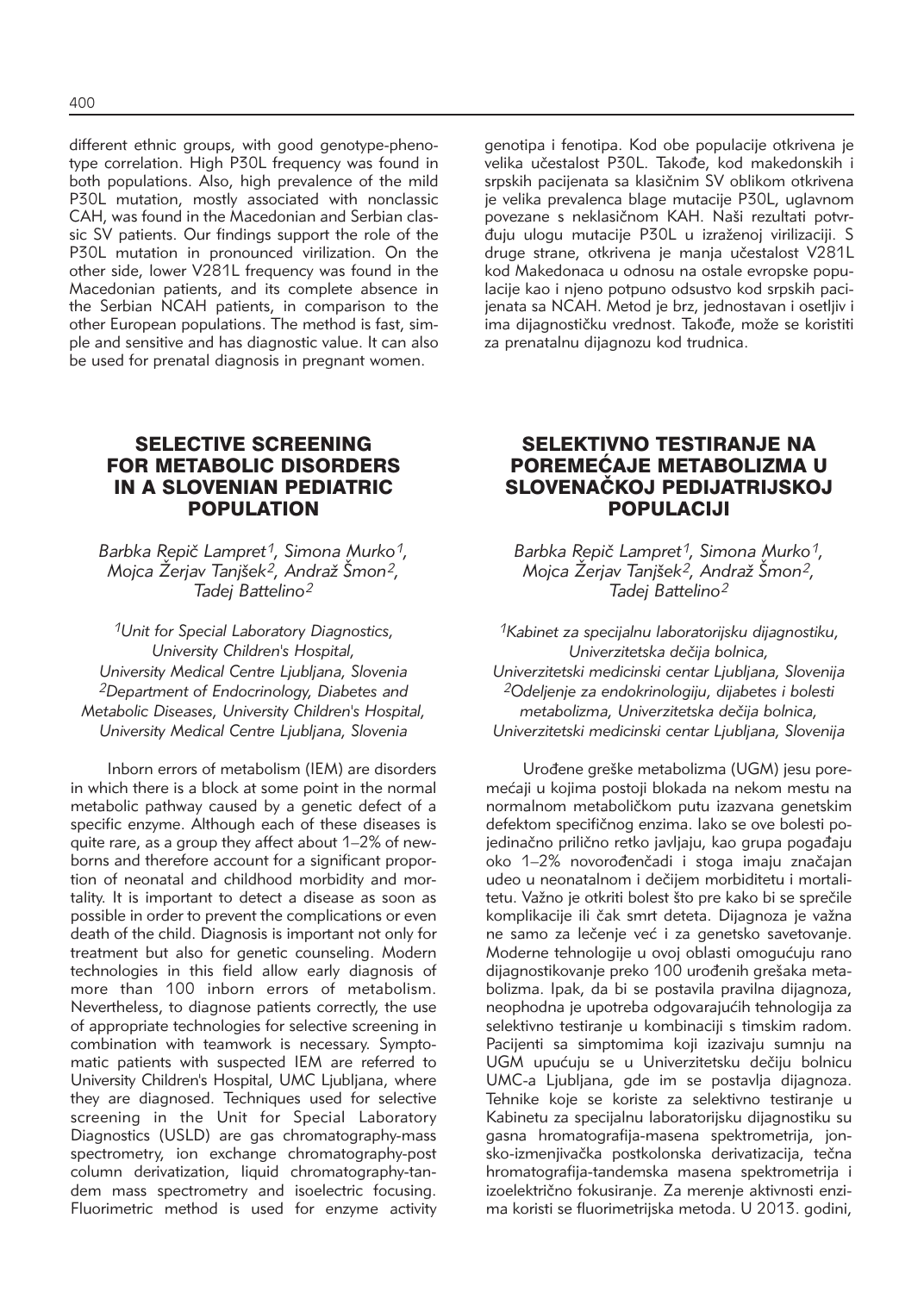measurement. In 2013, 802 samples were screened for organic acids per year, 1164 samples per year for amino acids, 349 samples per year for acylcarnitines, 59 samples per year for glycosylation disorders, 13 for Fabry disease and 2 for Gaucher disease. Confir mation tests are usually done in different specialized centers in European countries, and a few are done in the USLD, mostly genetic tests. In the Slovenian Register for Rare Diseases there are 170 patients with amino and organic acidemias, 5 patients with disorders in fatty acids metabolism, 1 patient with congenital disorder of glycosylation, 42 patients with Fabry disease (of which 35 are adult patients) and 7 patients with Gaucher disease. In Slovenia care for patients with IEM is centralized in the University Children's Hospital. It prides on its well organized team work and close cooperation between the laboratory and metabolic specialists. Regarding the known frequencies of IEM from the literature, we would expect more positive results than obtained. To evaluate these results, we are planning to do a pilot study on expanded newborn screening.

#### 802 uzorka testirana su na organske kiseline na godišnjem nivou, 1164 uzorka godišnje na amino kiseline, 349 uzoraka godišnje na acilkarnitine, 59 uzoraka godišnje na poremećaje glikozilacije, 13 na Fabrijevu i dva na Gošeovu bolest. Testovi za potvrđivanje obično se izvode u raznim specijalizovanim centrima u evropskim zemljama, a nekoliko njih i u našem kabinetu, uglavnom genetskih testova. U slovenačkom Registru retkih bolesti nalazi se 170 pacijenata sa amino i organskim acidemijama, pet pacijenata sa poremećajem metabolizma masnih kiselina, jedan pacijent sa kongenitalnim poremećajem glikozilacije, 42 pacijenta sa Fabrijevom bolešću (od kojih su 35 odrasli ljudi) i sedam pacijenata sa Gošeovom bolešću. U Sloveniji je lečenje pacijenata sa UGM centralizovano u Univerzitetskoj dečijoj bolnici. Ona se ponosi svojim dobro organizovanim timskim radom i bliskom saradnjom između laboratorijskih stručnjaka i specijalista za metabolizam. S obzirom na učestalosti UGM poznate iz literature, očekivali smo više pozitivnih rezultata nego što dobijamo. Kako bi se ocenili ovi rezultati, planiramo izvođenje pilot studije o proširenom testiranju novorođenčadi.

### 30 YEARS OF EXPERIENCE WITH THE SCREENING PROGRAM FOR CONGENITAL HYPOTHYROIDISM IN CENTRAL SERBIA (1983–2014)

Tatjana Milenković<sup>1</sup>, Miloš Baničević<sup>1</sup>, *Ljubica Zatezalo2, Zagorka Suboti}2, Branka Opan~ina2, Katarina Mitrovi}1,*  .<br>Slađana Todorović<sup>1</sup>

*1Department of Endocrinology 2Screening Laboratory, Mother and Child Health Care Institute of Serbia »Dr Vukan ^upi}«, Belgrade, Serbia*

Screening for congenital hypothyroidism (CH) for all newborns in Central Serbia was instituted in 1983 by determination of the TSH level in dried filter paper blood spots on the 3rd to 5<sup>th</sup> day of life. From  $1983$  to 2014, a total number of 412 newborns (41.4% males) with CH have been detected, resulting in the incidence of 1:3728. The etiologic diagnosis of CH was made by 99mTc scintigraphy and assessment of thyroid hormone levels. Using this approach, in 20.6% of children the diagnosis of athyrosis was established. In 43.7% of children the diagnosis of ectopy was made and 35.7% of children had thyroid gland »in situ«. The median age at onset of thyroxine (L-T4) replacement therapy was  $18.7 \pm 6.8$ days of life and the median initial L-T4 dose was 13.5±2.53 mg/kg/day. The intellectual outcome of

# 30 GODINA ISKUSTVA SA PROGRAMOM ZA TESTIRANJE NA KONGENITALNU HIPOTIREOZU U CENTRALNOJ SRBIJI (1983–2014)

Tatjana Milenković<sup>1</sup>, Miloš Baničević<sup>1</sup>, Ljubica Zatezalo<sup>2</sup>, Zagorka Subotić<sup>2</sup>, Branka Opančina<sup>2</sup>, Katarina Mitrović<sup>1</sup>, .<br>Slađana Todorović<sup>1</sup>

*1Odeljenje endokrinologije 2Laboratorija za testiranje, Institut za zdravstvenu za{titu majke i deteta Srbije »Dr Vukan ^upi}«, Beograd, Srbija*

Testiranje na kongenitalnu hipotireozu (KH) putem određivanja nivoa TSH u osušenim mrljama krvi na filter papiru između trećeg i petog dana života uvedeno je 1983. godine za svu novorođenčad u centralnoj Srbiji. Od 1983. do 2014. godine otkriveno je ukupno 412 novorođenčadi (41,4% muškog pola) sa KH, odakle proističe učestalost od 1:3728. Etiološka dijagnoza KH dobijena je pomoću 99mTc scintigrafije i određivanja nivoa hormona tiroide. Pomoću ovog pristupa kod 20,6% dece dijagnostikovana je atireoza. Kod 43,7% dece dijagnostikovana je ektopija, a 35,7% dece imalo je tiroidu *in situ.* Prosečna starost na početku primanja supstitucione terapije tiroksinom (L-T4) bila je 18,7 $\pm$ 6,8 dana života, a srednja početna doza L-T4 bila je 13,5 $\pm$ 2,53 mg/kg/dnevno. Intelektualni ishod proučavan je kod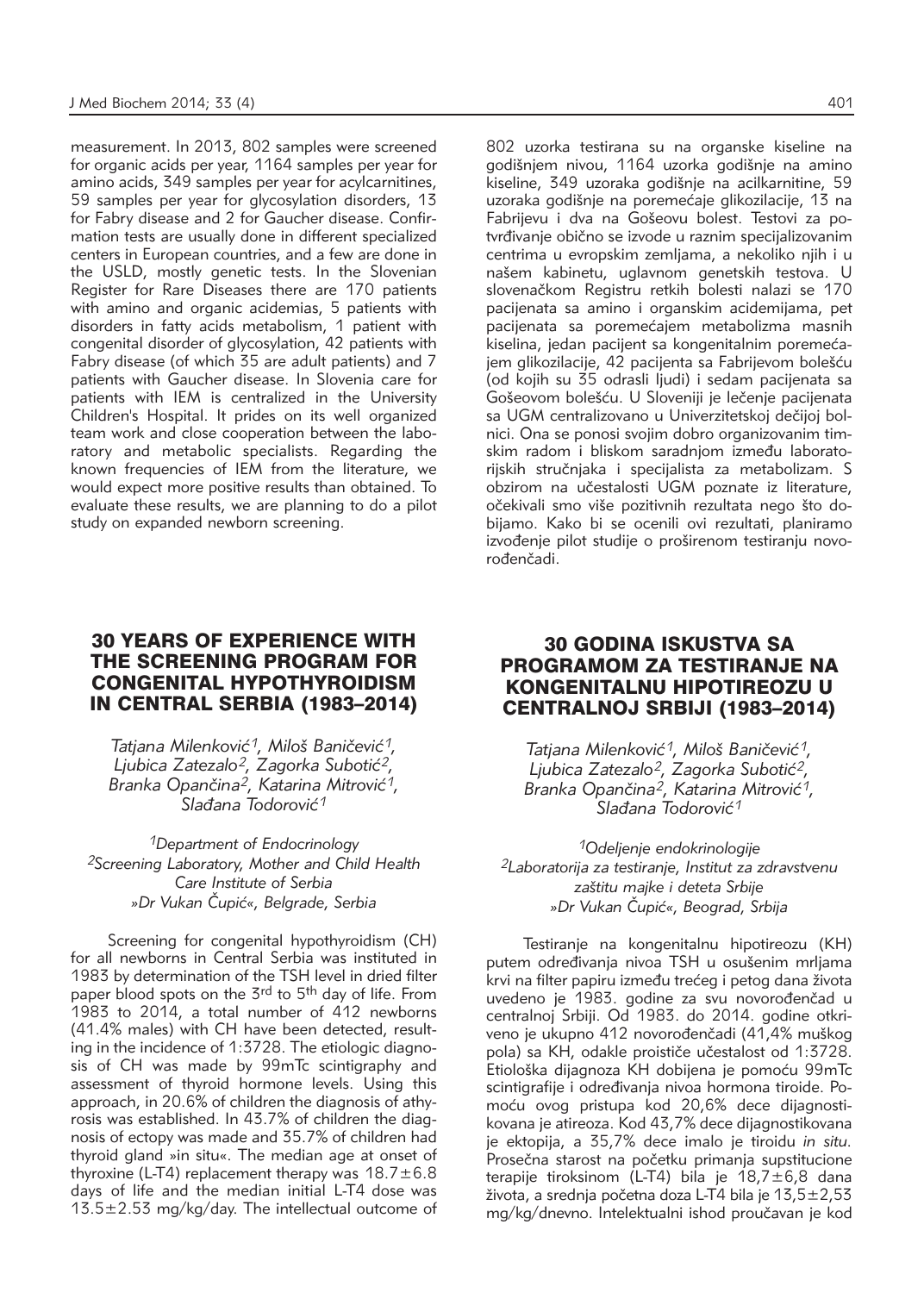363 children (3 months – 16 years) was studied and normal scores for the developmental (DQ) and intelligence (IQ) quotients were found in 94.9%. Outcome was not correlated to the age at onset of treatment, the initial dose and the severity of CH. The results of the screening program in Central Serbia document that early and efficient thyroxine replacement can normalize the intellectual outcome of patients with CH independently of the severity of the disease.

# CONCEPTS IN ESTABLISHING REFERENCE VALUES IN PEDIATRICS

### *Joseph Henny*

### *UMS 011 INSERM, Versailles Saint Quentin University (UVSQ), Villejuif, France*

Establishing reference values is one of the most difficult challenges in the field of laboratory medicine, and more specifically in pediatrics. In fact, the field of reference values is one of the most complex of the clinical laboratory sciences; it is at the interface between laboratory medicine, clinical medicine, statistical analysis, analytical sciences and epidemiology.

Defined reference values are assumed to be able to:

- select reference individuals: several methodologies are recommended for selecting »healthy« individuals. Ideally, it is recommended to recruit only no-disease individuals, but in practice this can be a difficult task. How can we define the state of »good health«? That is why some scientists proposed to recruit reference individuals from hospitalized populations (according to strict exclusion criteria) or by using data mining. However, the limitations of these last approaches are well known;
- identify outliers or non-healthy individuals;
- produce results of high analytical quality: it is recommended that analytical methods should be traceable to a reference system. But this is not always possible. Reference values are often determined by routine methods: the question of transfer of an analytical system (i.e. from one laboratory to another) is therefore asked;
- select appropriate statistical methods for deriving Reference Intervals and their confidence intervals, but also for assessing the

363 dece (3 meseca – 16 godina) i kod 94,9% nađeni su normalni rezultati za razvojni koeficijent i koeficijent inteligencije. Ishod nije bio u korelaciji sa starošću na početku lečenja, početnom dozom i težinom KH. Rezultati programa testiranja u centralnoj Srbiji dokazuju da rana i efikasna supstituciona terapija tiroksinom može normalizovati intelektualni ishod kod pacijenata sa KH nezavisno od težine bolesti.

# KONCEPTI U ODREĐIVANJU REFERENTNIH VREDNOSTI U PEDIJATRIJI

*Joseph Henny*

### *UMS 011 INSERM, Univerzitet Versaj Sen Kventin, Vil`uif, Francuska*

Određivanje referentnih vrednosti jedan je od najtežih zadataka u oblasti laboratorijske medicine, pre svega u pedijatriji. Štaviše, oblast referentnih vrednosti jedna je od najsloženijih u okviru kliničke laboratorijske nauke; ona predstavlja mesto na kom se susreću laboratorijska medicina, klinička medicina, statistička analiza, analitičke nauke i epidemiologija.

Za definisane referentne vrednosti se pretpostavlja da imaju sposobnost da:

- izaberu referentne pojedince: za biranje »zdravih« pojedinaca preporučeno je nekoliko metodologija. U idealnom slučaju, preporučuje se angažovanje isključivo osoba bez bolesti, što u praksi može biti teško izvodljivo. Kako ćemo definisati stanje »dobrog zdravlja«? Zbog ovoga su neki naučnici predložili da se referentni pojedinci angažuju iz redova hospitalizovane populacije (prema strogim kriterijumima za isključenje) ili na osnovu analize podataka. Međutim, ograničenja ovih postupaka su već dobro poznata;
- identifikuju netipične vrednosti ili nezdrave pojedince;
- proizvedu rezultate visokog analitičkog kvaliteta: preporučuje se da analitičke metode bude moguće pratiti do nekog referentnog sistema, što, međutim, nije uvek moguće. Referentne vrednosti često se određuju rutinskim metodama: zbog toga se postavlja pitanje transfera analitičkog sistema (npr. iz jedne laboratorije u drugu);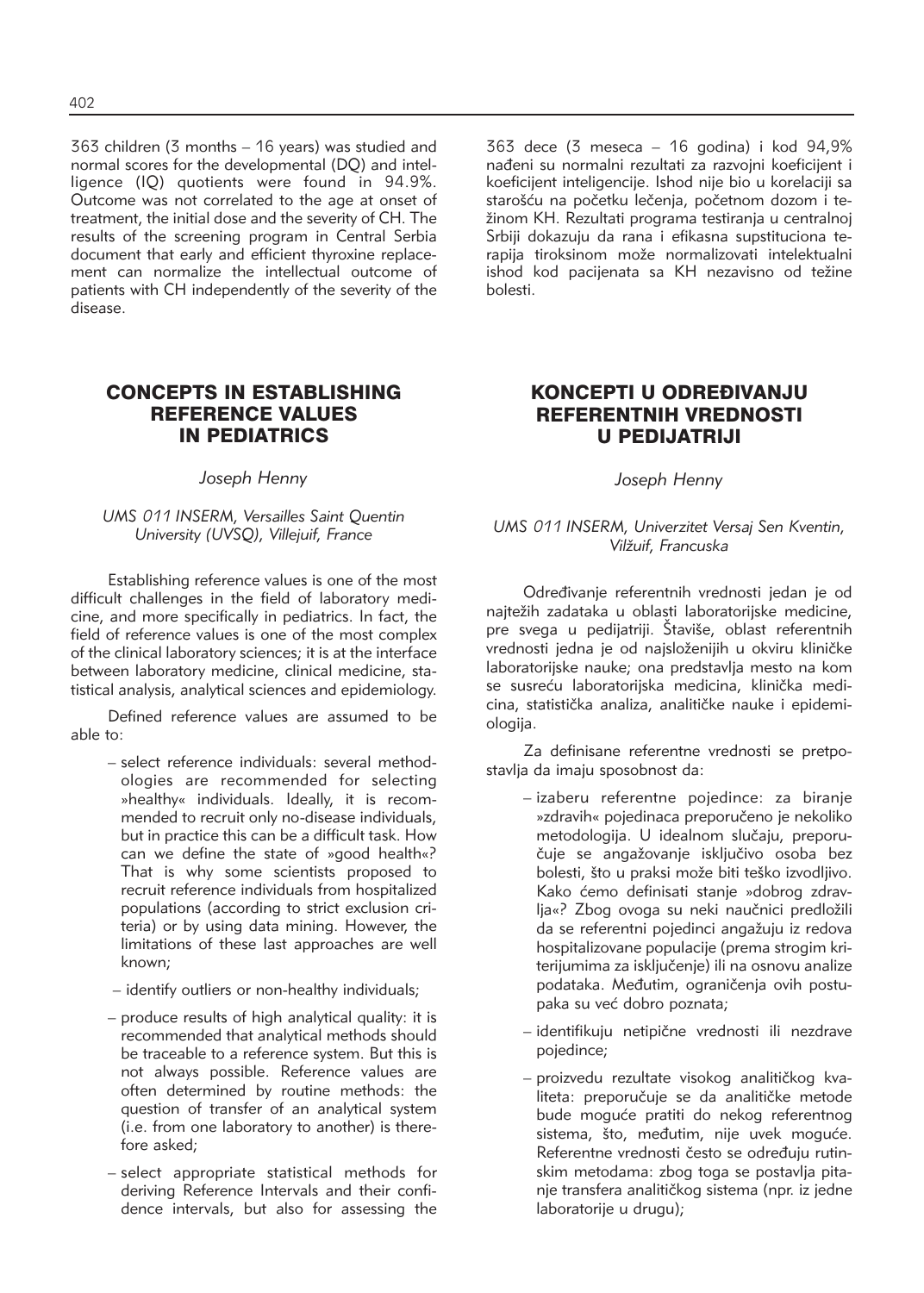need for partitioning according to different criteria (age, sex, ethnicity, etc.). There is currently no »gold standard« for partitioning a reference sample;

– transfer the Reference Intervals to other laboratories. There are two basic requirements for transferring the results from one study to other laboratories: first, the two analytical systems should be comparable (see above). Secondly, the population of the second laboratory should be consistent with that of the original study.

Defining Reference Intervals in childhood adds an additional complexity by the fact that children's physiology is continuously changing. During childhood, the growth, dietary changes, hormonal changes induce marked alterations of most biomarkers. The first months of life and puberty are, from this point of view, critical. The interindividual variation should be considered carefully (the growth and hormonal changes are different from one child to another, particularly during puberty).

Recruitment is also challenging due to ethical and legal issues. In practice, it is wise to gather biological specimens from various sampling centers to dispose of a sufficient number of specimens for the needs of partitioning.

Recently, several outstanding studies proposed solutions for defining Reference in pediatrics. However, some issues remain.

- izaberu odgovarajuće statističke metode za izvođenje referentnih intervala i njihovih intervala poverenja (CI), ali i za procenjivanje potrebe za podelom na osnovu različitih kriterijuma (uzrast, pol, etnička pripadnost, itd.). Trenutno ne postoji »zlatni standard« za podelu nekog referentnog uzorka;
- prenesu referentne intervale u druge laboratorije. Postoje dva osnovna zahteva za prenošenje rezultata jedne studije u druge laboratorije: prvo, trebalo bi da ta dva analitička sistema budu uporediva (vidi iznad). Drugo, populacija u drugoj laboratoriji treba da odgovara onoj iz prvobitne studije.

Definisanje referentnih intervala u detinjstvu dodatno usložnjava problem, pošto se fiziologija kod dece stalno menja. Rast, promene u ishrani i hormonske promene u detinjstvu izazivaju upadljive alteracije kod većine biomarkera. Sa ovog aspekta, kritični su prvi meseci života i pubertet. Interindividualne varijacije treba pažljivo razmotriti (rast i hormonske promene se razlikuju od deteta do deteta, naročito u pubertetu).

Angažovanje je takođe problematično sa aspekta etike i zakona. U praksi, pokazalo se kao mudro skupiti biološke uzorke iz raznih centara za uzorkovanje kako bi se raspolagalo dovoljnim brojem uzoraka potrebnih za podele.

Nedavno je nekoliko izvanrednih studija predložilo rešenia za definisanie Reference u pedijatriji. Međutim, izvesni problemi još nisu rešeni.

# CLOSING THE GAP IN PEDIATRIC REFERENCE INTERVALS: THE CALIPER INITIATIVE

### *Khosrow Adeli*

*Clinical Biochemistry, The Hospital for Sick Children, University of Toronto, Toronto, Canada*

Clinical laboratory reference intervals provide valuable information to medical practitioners in their interpretation of quantitative laboratory test results, and therefore are critical in the assessment of patient health and in clinical decision-making. The reference interval serves as a health-associated benchmark with which to compare an individual test result. Unfortunately, critical gaps currently exist in accurate and up-to-date pediatric reference intervals for accurate interpretation of laboratory tests performed in children and adolescents. These critical gaps in the available laboratory reference intervals have the clear

# KAKO REŠITI PROBLEM RAZLIKA U PEDIJATRIJSKIM REFERENTNIM INTERVALIMA: INICIJATIVA CALIPER

### *Khosrow Adeli*

#### *Klini~ka biohemija, Bolnica za bolesnu decu, Univerzitet u Torontu, Toronto, Kanada*

Referentni intervali za kliničke laboratorije pružaju dragocene podatke medicinskom osoblju koje tumači rezultate kvantitativnih laboratorijskih testova, zbog čega su od suštinske važnosti za procenu zdravstvenog stanja pacijenta i donošenje kliničkih odluka. Referentni interval služi kao svojevrstan uzor u zdravstvu s kojim će se porediti pojedinačni rezultati testova. Nažalost, trenutno postoje velike razlike između preciznih, aktuelnih pedijatrijskih referentnih intervala za tačno tumačenie laboratorijskih testova obavlienih kod dece i adolescenata. Ova problematična neusaglašenost između dostupnih laboratorij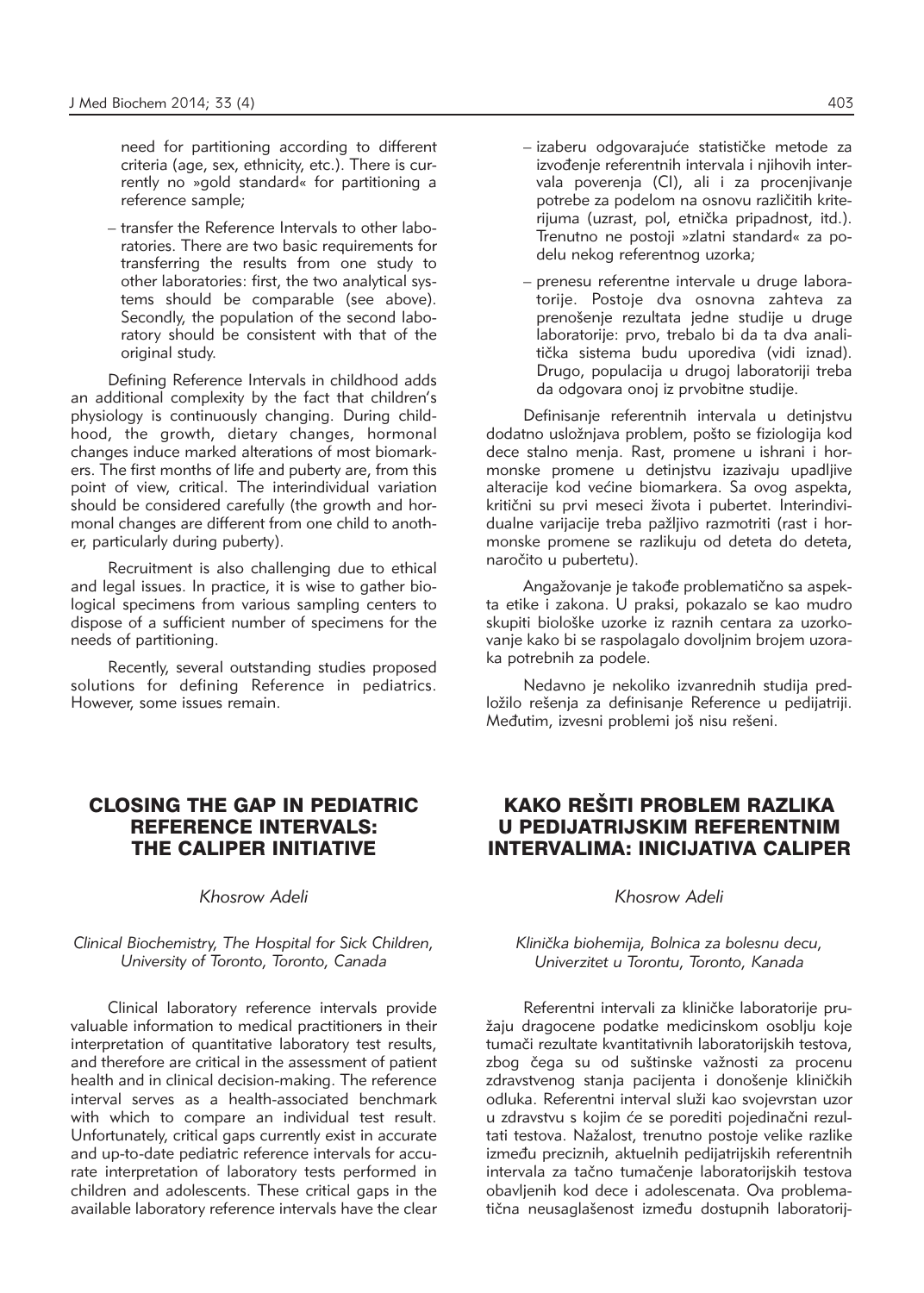potential of contributing to erroneous diagnosis or misdiagnosis of many diseases. To address these important gaps, several initiatives have begun internationally by a number of bodies including the KiGGS initiative in Germany, the Aussie Normals in Australia, the AACC-National Children Study in USA, the NORICHILD Initiative in Scandinavia, and the CALIPER study in Canada. In the current presentation, I will review the recent worldwide initiatives in pediatric reference intervals, and discuss the concept and feasibility of common reference intervals. I will also discuss the recently published CALIPER reference interval database. CALIPER (www.caliperdatabase.com) has recently developed age and gender specific pediatric reference intervals for a larger number of assays, based on a large and diverse healthy children cohort. The CALIPER database is based on a multiethnic population examining the influence of ethnicity on laboratory reference intervals. Thus, the database has proved to be of global benefit and is being adopted by hospital laboratories worldwide.

skih referentnih intervala očito lako može dovesti do toga da se mnoge bolesti netačno ili pogrešno dijagnostikuju. U cilju rešavanja ovog važnog problema započeto je nekoliko međunarodnih inicijativa od strane više tela, među kojima su inicijativa KiGGS u Nemačkoj, Aussie Normals u Australiji, AACC-National Children Study u SAD, Inicijativa NORICHILD u Skandinaviji i studija CALIPER u Kanadi. U ovoj prezentaciji daću pregled nedavno započetih inicijativa na svetskom nivou u vezi sa pedijatrijskim referentnim intervalima i razmotriti koncept i izvodljivost najčešćih referentnih intervala. Takođe ću govoriti o nedavno objavljenoj bazi podataka o referentnim intervalima CALIPER. CALIPER (www.caliperdatabase.com) nedavno je razvila pedijatrijske referentne intervale za veliki broj testova koji su specifični za uzrast i pol, a zasnivaju se na velikom i raznolikom skupu zdrave dece. Baza podataka CALIPER zasnovana je na multietničkoj populaciji, čime se ispituje i uticaj etničke pripadnosti na referentne intervale u laboratoriji. Ova baza podataka se zbog toga pokazala kao globalno korisna i usvajaju je bolničke laboratorije širom sveta.

# POPULATION-BASED PEDIATRIC REFERENCE INTERVALS IN GENERAL CLINICAL CHEMISTRY: A SWEDISH SURVEY

#### *Peter Ridefelt*

#### *Department of Medical Sciences, Clinical Chemistry, Uppsala University, Uppsala, Sweden*

The clinical chemistry reference interval is one of the most important decision making tools used to distinguish between healthy and diseased individuals. Reference intervals should be established by measurements in blood samples from healthy subjects who are defined with respect to age and sex, and preferentially also ethnic group. In the NORIP project clinical chemistry analytes were measured in samples from 3600 healthy adults from the five Nordic countries. These reference intervals were implemented in most Nordic laboratories ten years ago. However, similar prospective population-based reference interval studies in healthy children are rare. One of the main reasons is the ethical issues around taking blood samples from healthy children. Also, pediatric reference intervals studies require many participants as they should reflect the different phases of physiological development from birth to adolescence. However, recently major advancements have been achieved with the publication of data from the CALIPER initiative in Canada, as well as projects from Sweden and Denmark. In the population-based

### PEDIJATRIJSKI REFERENTNI INTERVALI U OPŠTOJ KLINIČKOJ HEMIJI ZASNOVANI NA ISPITIVANJU POPULACIJE: PROJEKAT U ŠVEDSKOJ

#### *Peter Ridefelt*

#### Odsek za medicinske nauke, Klinička hemija, *Univerzitet u Upsali, Upsala, Švedska*

Referentni interval u kliničkoj hemiji jedna je od najvažnijih alatki u odlučivanju i koristi se za razlikovanje između zdravih i obolelih pojedinaca. Referentne intervale treba ustanoviti merenjima u uzorcima krvi zdravih subjekata definisanih prema starosti i polu, i kada je moguće etničkoj pripadnosti. U projektu NORIP analiti iz kliničke hemije su izmereni u uzorcima uzetim od 3600 zdravih odraslih osoba iz pet nordijskih zemalja. Ovi referentni intervali uvedeni su u većini nordijskih laboratorija pre deset godina. Međutim, slične prospektivne studije o referentnim intervalima zasnovanim na populaciji su retke kod zdrave dece. Jedan od glavnih razloga su etička pitanja vezana za uzimanje uzoraka krvi od zdrave dece. Takođe, studije o pedijatrijskim referentnim intervalima zahtevaju mnogo učesnika, pošto treba da odražavaju različite faze fiziološkog razvoja od rođenja do adolescencije. Ipak, nedavno je ostvaren veliki napredak objavljivanjem podataka iz inicijative CALIPER u Kanadi, kao i projekata iz Švedske i Danske. U švedskoj studiji zasnovanoj na populaciji uzorci venske krvi dobijeni su od 701 zdravog deteta